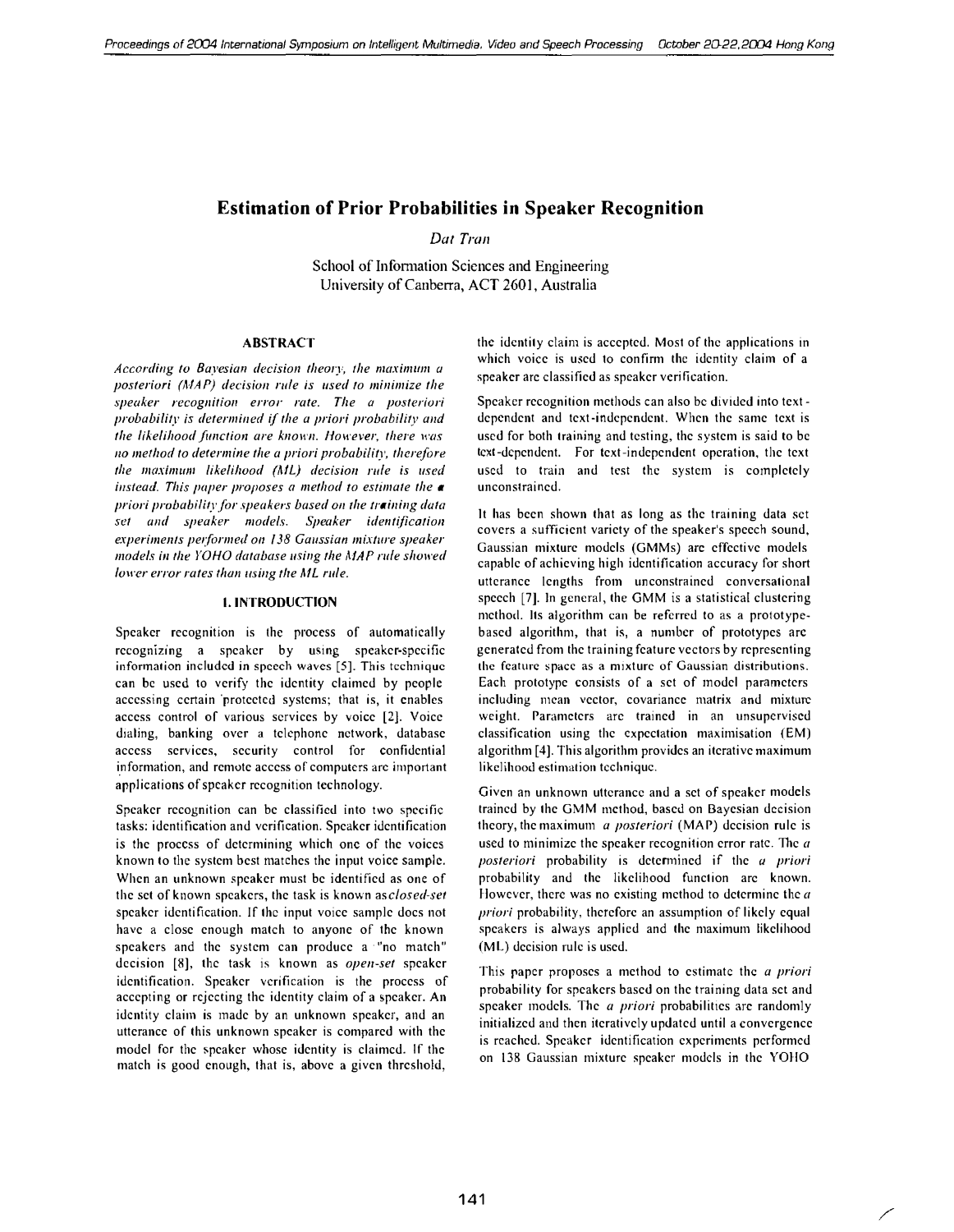database using the MAP rule showed lower error rates than using the ML rule.

#### 2. GAUSSIAN MIXTURE MODELS

Let  $X = \{x_1, x_2, ..., x_T\}$  be a set of T vectors, each of which is a  $d$ -dimensional feature vector extracted by digital speech signal processing. Assuming a statistical independence between these vectors, the probability of the set X given the model  $\lambda$  can be calculated as follows

$$
\log P(X | \lambda) = \sum_{t=1}^{T} \log P(x_t | \lambda)
$$
 (1)

Since the distribution of these vectors is unknown, it is approximatcly modeled by a mixture of Gaussian densities, which is a weighted sum of  $c$  component densities, given by the equation

$$
P(x_i | \lambda) = \sum_{i=1}^{c} w_i N(x_i, \mu_i, \Sigma_i)
$$
 (2)

where  $\lambda$  denotes a prototype consisting of a set of model parameters  $\lambda = \{w_i, \mu_i, \Sigma_i\}$ ,  $w_i$ ,  $i = 1, ..., c$ , are the mixture weights and  $N(x_t, \mu_i, \Sigma_i)$ ,  $i = 1, ..., c$ , are the dvariate Gaussian component densities with mean vectors  $\mu_i$  and covariance matrices  $\Sigma_i$ 

$$
N(x_t, \mu_i, \Sigma_i) = \frac{\exp\left\{-\frac{1}{2}(x_t - \mu_i)^t \Sigma_i^{-1}(x_t - \mu_i)\right\}}{(2\pi)^{d/2} |\Sigma_i|^{1/2}} \tag{3}
$$

In training the Gaussian mixture model (GMM), these parameters are estimated such that in some sense, they best match the distribution of the training vectors. The most widely used training method is the maximum likelihood (ML) estimation. The following reestimation formulas arc used to estimate GMM model parameters [9]

$$
\overline{w}_i = \frac{1}{T} \sum_{i=1}^{T} P(i \mid x_i, \lambda)
$$
\n(4)

$$
\overline{\mu}_i = \frac{\sum\limits_{i=1}^T P(i \mid x_i, \lambda) x_i}{\sum\limits_{i=1}^T P(i \mid x_i, \lambda)}
$$
(5)

$$
\overline{\Sigma}_{i} = \frac{\sum_{t=1}^{T} P(i \mid x_{i}, \lambda)(x_{t} - \overline{\mu}_{i})(x_{t} - \overline{\mu}_{i})'}{P(i \mid x_{t}, \lambda)}
$$
(6)

### 2. MAXIMUM A POSTERIORI PROBABILITY (MAP) DECISION RULE

Let  $\lambda_k$ ,  $k = 1, \dots, M$ , denote speaker models of M speakers. Given a feature vector sequence  $X$ , a classifier is designed to classify  $X$  into  $M$  speaker models by using  $M$ discriminant functions  $f_k(X)$ , computing the similarities between the unknown X and each speaker model  $\lambda_k$  and selecting the model  $\lambda_k$  if

$$
k^* = \underset{1 \le k \le M}{\arg \max} f_k(X) \tag{7}
$$

In the minimum-error-rate classifier [I], the discriminant function is the a posteriori probability

$$
f_k(X) = P(\lambda_k \mid X) \tag{8}
$$

Using the Bayes rule

$$
P(\lambda_k \mid X) = \frac{P(\lambda_k)P(X \mid \lambda_k)}{P(X)}\tag{9}
$$

and assuming equally likely speakers, i.e.,  $P(\lambda_k) = 1/M$ , and noting that  $P(X)$  is the same for all speaker models, the discriminant function in (8) IS equivalent to the following likelihood function [7]

$$
f_k(X) = P(X | \lambda_k)
$$
 (10)

Finally, using the log-likelihood in (I), the decision rule used for speaker identification is

Decide speaker  $k^*$  if

$$
k^* = \underset{1 \le k \le M}{\arg \max} \sum_{i=1}^{T} \log P(x_i \mid \lambda_k)
$$
 (11)

where  $P(x_t | \lambda_k)$  is given in (2). The decision rules using (8) and (10) are called the MAP rule and the ML ule, respectively.

# 3. ESTIMATION OF PRIOR PROBABILITIES

We propose a new method in which the prior probabilities can be estimated directly from the training data set using the Lagrange method. Let  $X$  be the whole training data set used to train the model set  $A = \{\lambda_1, \lambda_2, \ldots, \lambda_M\}$  for M speakers, the probability of X given  $\Lambda$  is as follows

$$
\log P(X \mid A) = \sum_{i=1}^{T} \log P(x_i \mid A)
$$
  
= 
$$
\sum_{i=1}^{T} \log \sum_{i=1}^{M} P(x_i, \lambda_i \mid A)
$$
 (12)  
= 
$$
\sum_{i=1}^{T} \log \sum_{i=1}^{M} P(\lambda_i \mid A) P(x_i \mid \lambda_i, A)
$$

The prior probabilities  $P(\lambda_i | \Lambda)$  satisfies

$$
\sum_{i=1}^{M} P(\lambda_i | \Lambda) = 1 \tag{13}
$$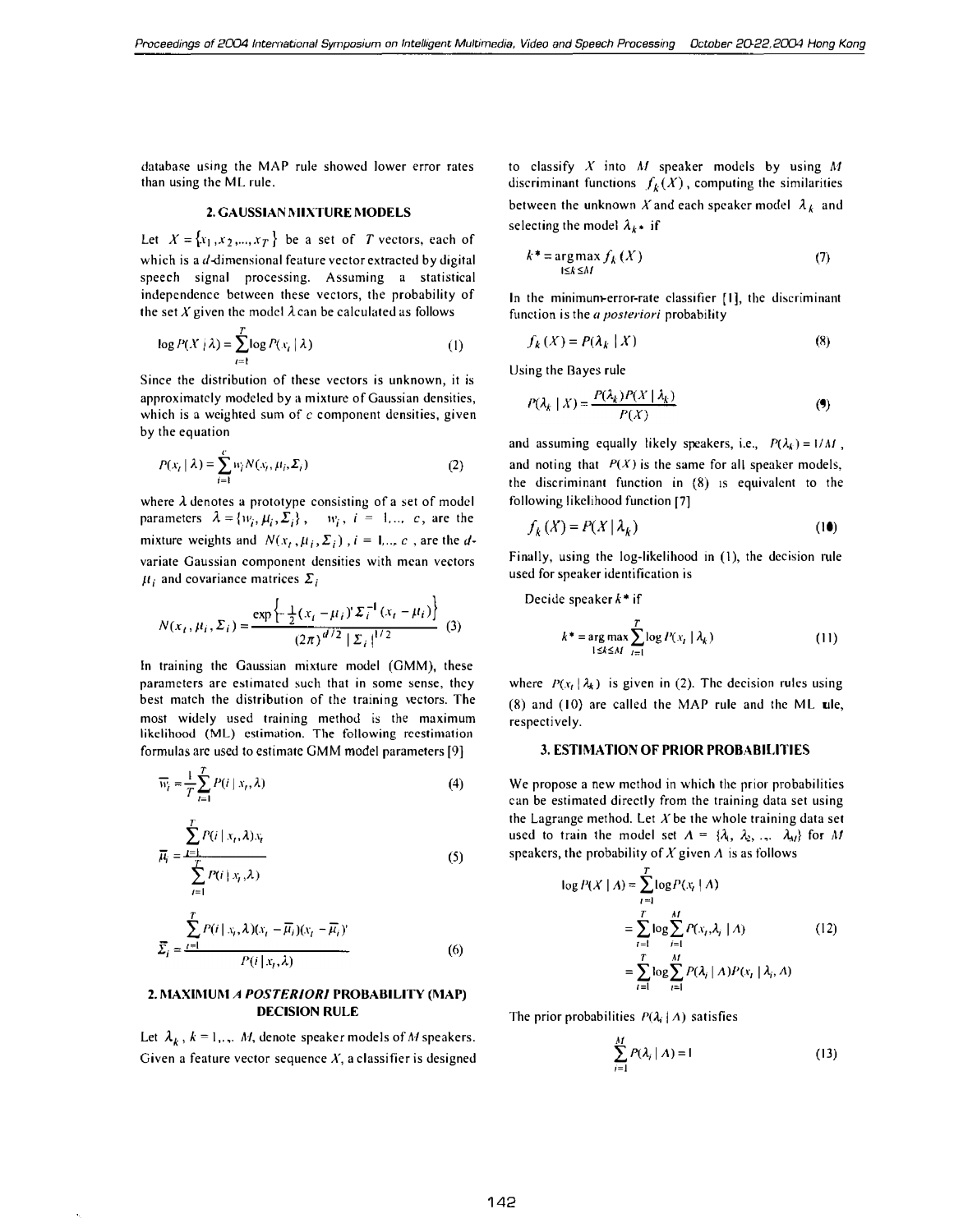The task is to find  $P(\lambda_i | A)$  such that the function  $log P(X | A)$  is maximized. Maximizing the following Lagrangian with the multiplier  $k$ 

$$
L = \sum_{t=1}^{T} \log \sum_{i=1}^{M} P(\lambda_i \mid A) P(x_t \mid \lambda_i, A) - \lambda \left[ \sum_{i=1}^{M} P(\lambda_i \mid A) - 1 \right] \tag{14}
$$

over  $P(\lambda_i|A)$  is performed by setting its derivative to zero. The updated prior probabilities  $\overline{P(\lambda_i \mid \Lambda)}$  is calculated from  $P(\lambda_i | \Lambda)$  as follows

$$
\overline{P(\lambda_i \mid A)} = \frac{1}{T} \sum_{t=1}^{T} \frac{P(x_t \mid \lambda_i, A) P(\lambda_i \mid A)}{\sum_{k=1}^{M} P(x_t \mid \lambda_k, A) P(\lambda_k \mid A)} \tag{15}
$$

### The prior reestimation algorithm:

Step 1: Generate the probability  $P(\lambda_i | \Lambda)$  at random satisfying (13)

Step 2: Compute the probability  $P(x_t | \lambda_i, A)$  using (2), (3), (4), (5) and (6)

*Step* 3: Update the probability  $\overline{P(\lambda_i | A)}$  according to (15) Step 4: Stop if the difference between the probability  $P(\lambda_i | A)$  and its update  $\overline{P(\lambda_i | A)}$  is below a chosen threshold, otherwise go to step 2,

#### The proposed MAP decision rule:

Given an unknown utterance  $X$  and a set of M speaker models  $A = \{\lambda_1, \lambda_2, \ldots, \lambda_M\}$ , the proposed MAP decision rulc is stated as follows

Decide speaker  $k^*$  if

$$
k^* = \underset{1 \le k \le M}{\arg \max} P(X \mid \lambda_k, A) P(\lambda_k \mid A) \tag{16}
$$

#### 4. EXPERIMENTAL RESULTS

### Database description

The YOHO corpus was designed for spcaker verification systems in office environments with Iimitcd vocabulary, There are 138 speakers, 106 males and 32 females, The vocabulary consists of 56 two-digit numbers ranging from 21 to 97 pronounced as "twenty-one", "ninety-seven", and spoken continuously in sets of three, for example "3�45- 89", in each utterance, There arc four enrolment sessions per speaker, numbered I through 4, and each scssion contains 24 utterances. There are also ten verification sessions, numbered I through 10, and each session contains 4 utterances. All waveforms arc low-pass filtered at 3,8 kHz and sampled at 8 kHz. Speech processing was performed using HTK V2.0, a toolkit  $[10]$  for building hiddcn Markov models (HMMs). The data were processed in 32 ms frames at a frame rate of \0 ms. Frames wcre Hamming windowcd and prc-emphasized. The basic feature set consisted of 12th-ordcr mel-frequency cepstral coefficients (MFCCs) and the normalized short-lime energy, augmented by the corresponding delta MFCCs to form a final set of feature vector with a dimension of 26 for individual frames

### Algorithmic Issues

GMMs arc initialized as follows. Mixture weights, mean vectors, and covariance matrices were initialized with essentially random choices. Covariance matrices arc diagonal, i.e.  $[\sigma_k]_{ii} = \sigma_k^2$  and  $[\sigma_k]_{ij} = 0$  if  $i \neq j$ , where  $\sigma_k^2$ , I  $\leq k \leq c$  are variances. A variance limiting constraint was applied to all GMMs using diagonal covariance matrices [7]. This constraint places a minimum variance value  $\sigma_{\min}^2 = 10^{-2}$  on elements of all variance vectors in the GMM in our experiments. Each speaker was modelled by using 96 training utterances in four enrolment sessions without end-point detection. Error rates therefore were not too low to allow meaningful comparisons between the current and proposed methods. GMMs were trained in text-independent mode.

#### Experimental Results

Figure I shows the spcaker identification error rates averaged on the YOHO 138 speakers, Speaker models consist of 16, 32 and 64 Gaussian mixtures, respectively. The identification error rate obtained by using the MAP decision rule is lower than that obtained by using the ML decision rule in all of the three different model sizes.



Figure I: Speaker identification error rate (in %) averaged on 138 speake rs for speaker models consisting of 16, 32 and 64 Gaussian distributions using the maximum likelihood (ML) and maximum *a posteriori* (MAP) decision rule

/'